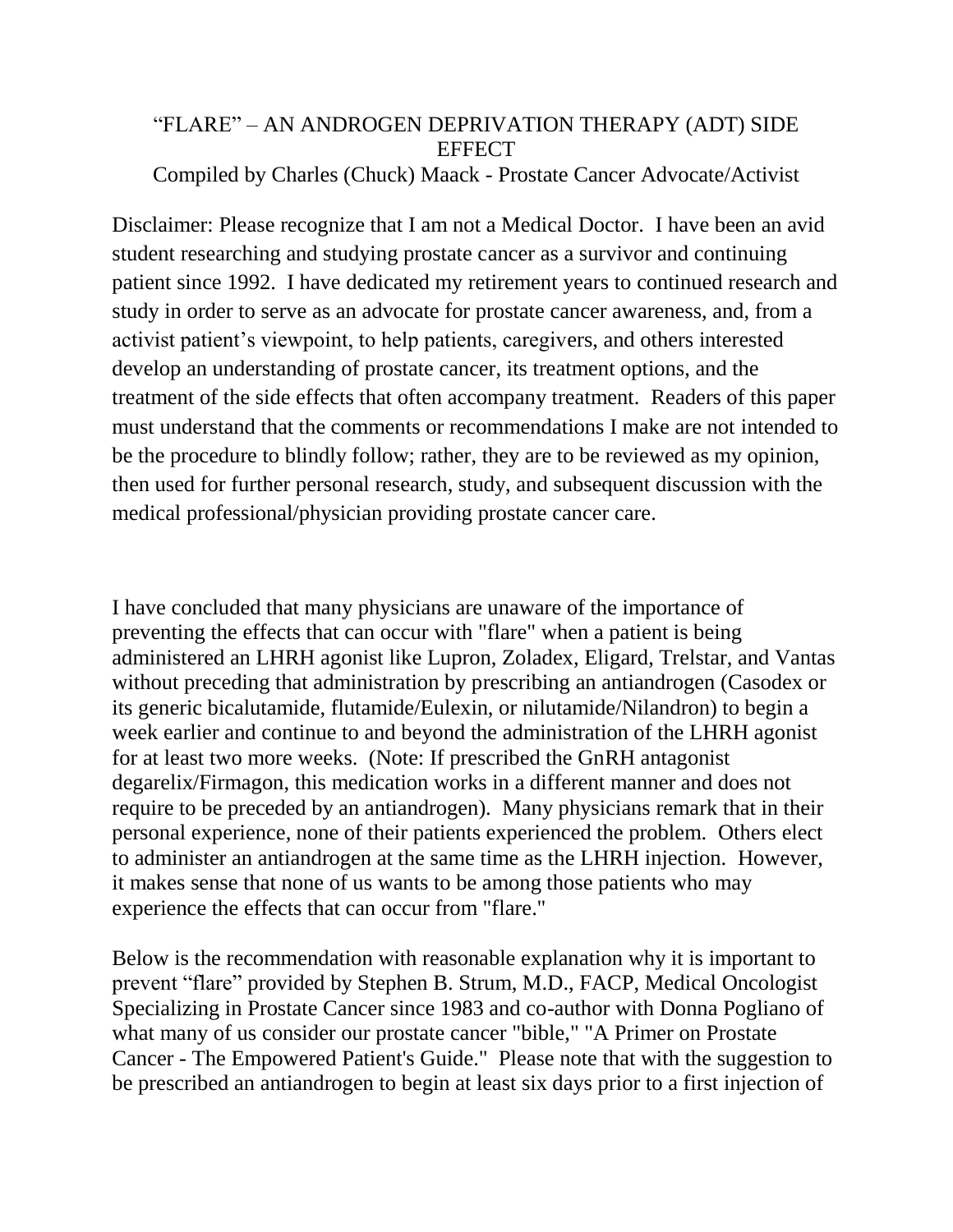an LHRH agonist, that also means if returning to an LHRH agonist after an "offphase".

## $\langle$ snip $\rangle$

"Frankly, I can't imagine the administration of an LHRH agonist like Zoladex without first pre-treating the patient with an anti-androgen to prevent flare. The LHRH product stimulates the release of LH which in turn stimulates the testicles to make testosterone. This stimulates PC growth as well as normal prostate cell growth. Such stimulation lasts for up to 2 weeks. WHAT SITUATION EXISTS IN MEDICINE WHERE WE STIMULATE CANCER GROWTH AND YET ACT SO NONCHALANTLY ABOUT DOING SO? This is utter nonsense and no man should receive an LHRH agonist without preventing flare, be it biochemical flare or clinical flare. Read about Flare in "A Primer on Prostate Cancer, The Empowered Patient's Guide" by Strum & Pogliano or in a past PCRI (Prostate Cancer Research Institute) issue of INSIGHTS (go to [www.pcri.org](http://www.pcri.org/) and search under Insights for the word "Flare."

Read an excellent paper regarding the effect "Flare" can cause if and LHRH agonist is not preceded by an antiandrogen at least 7 days prior to the LHRH agonist injection: <http://prostate-cancer.org/clinical-flare-a-crisis-that-can-be-avoided/>

Here are some additional thoughts about FLARE. The Importance of Preventing Flare: The anti-androgen should be administered at least 7 days prior to the LHRH agonist. This is done to prevent or diminish the effects of initiating the LHRH agonist which routinely results in release of LH, stimulation of gonadal testosterone and increased growth of PC with release of PSA. The cell populations that are stimulated involve both benign and malignant prostate cells. In patients with bulky disease that is compromising spinal cord, ureters, or seriously involving bone, this paradoxical stimulation at the start of LHRH therapy can result in medical emergencies such as spinal cord compression, ureteral blockade or severe increase in bone pain. Even in patients without bulky disease, we have detected increases in LH, Testosterone and PSA despite using 7 days of an anti-androgen. However, even though the PSA does increase, this effect is markedly dampened by the priming doses of anti-androgen which results in a fall in PSA within 24 hours. Therefore, the anti-androgen prevents testosterone released during the initial surge from the LHRH agonist from doing major damage. We call this biological flare as contrasted with clinical flare. Biological flare is characterized by an increase in LH, testosterone and PSA whereas clinical flare is associated with the same plus clinical symptoms of an increasing tumor mass.